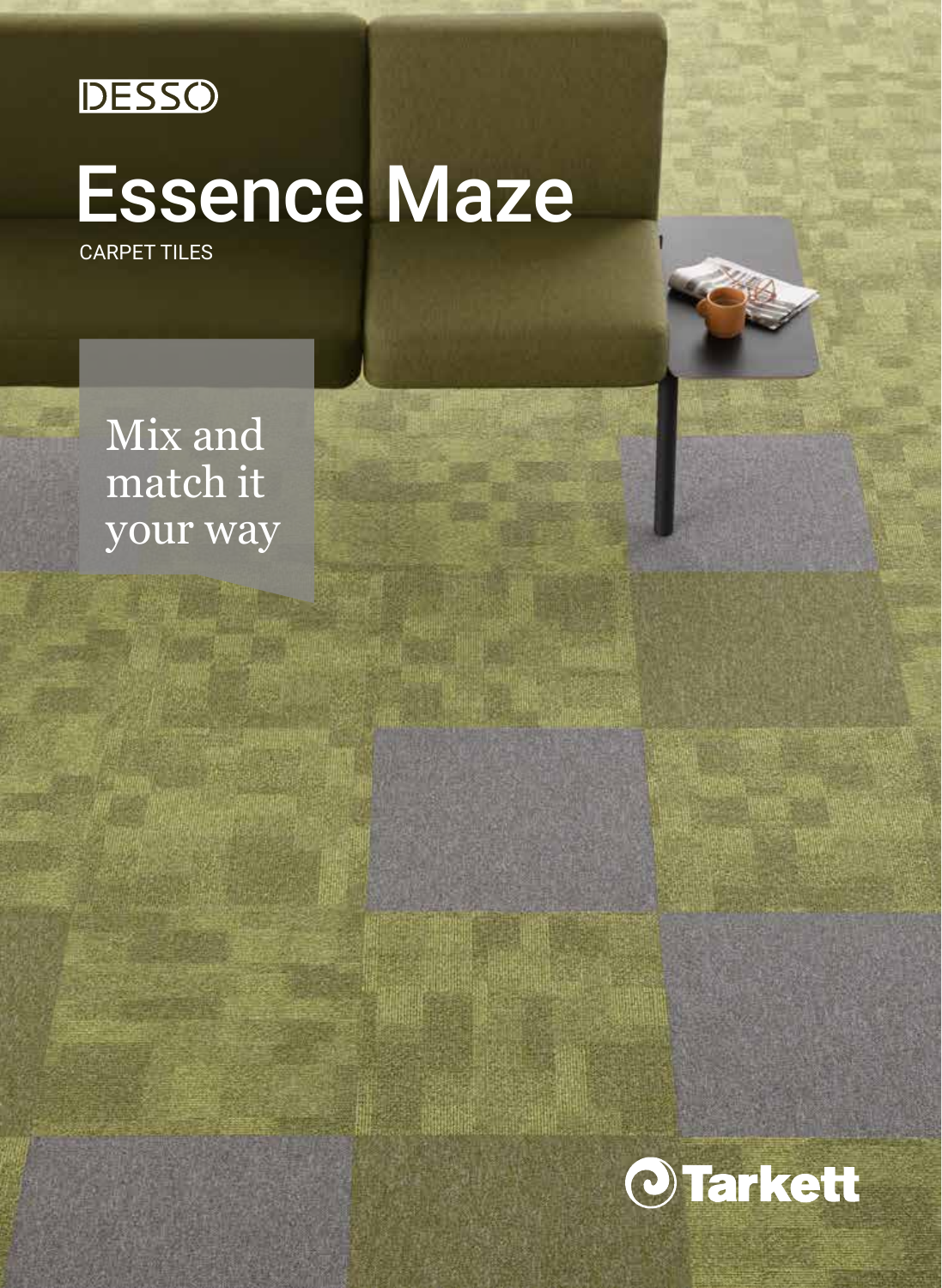

Essence 6408, 7075, 2925, 2915 / Essence Maze 7071, 9107

## DESSO ® Essence Maze

**Essence Maze** boasts a stunning geometric pattern with *12 possible colour combinations*. Its refreshed palette draws on eight neutral shades – ranging from light to dark – and four accents, for producing dramatic effect. Starting with anthracite grey and taupe browns, and moving on to eye-catching reds, greens and navy blues, the individual tiles grant endless creative possibilities. Every option can be paired with Essence tiles in a block colour, and installed at random to striking effect. As part of the Essence family, Essence Maze can easily be combined with *Essence, Essence Stripe*  and Essence Structure, to offer high quality flooring at an affordable price.

Essence Maze mise sur les contrastes géométriques avec *12 combinaisons de couleurs* possibles. Sa nouvelle palette utilise huit teintes neutres – allant du clair au foncé – et quatre accents, pour le plus bel effet visuel. Du gris anthracite et des nuances brun taupe aux couleurs plus expressives comme le rouge, le vert et le bleu marine, ces dalles de moquette offrent un champ de possibilités très large. Il suffit de laisser libre cours à la créativité. Chaque modèle peut être associé à des dalles Essence pour créer un motif géométrique coloré, en pose aléatoire pour un effet surprenant. Essence Maze se coordonne parfaitement avec *Essence, Essence Stripe et Essence Structure*, et offre un revêtement de sol de qualité à un prix abordable.

Essence Maze wordt gekenmerkt door een schitterend geometrisch patroon met *twaalf mogelijke kleurencombinaties*. Het vernieuwde palet is opgebouwd uit acht neutrale tinten, van licht naar donker, en vier kleuraccenten die voor een dramatisch effect zorgen. Met een kleurenpalet dat begint bij antracietgrijs en taupekleurig bruin en doorloopt naar in het oog springende rode, groene en marineblauwe tinten, bieden de afzonderlijke tegels eindeloze creatieve mogelijkheden. Elke optie kan worden gecombineerd met Essence-tegels in een blokkleur en willekeurig worden gelegd voor een verbluffend effect. Als onderdeel van de Essence-familie kan Essence Maze eenvoudig worden gecombineerd met *Essence, Essence Stripe en Essence Structure* voor een vloerbedekking van hoge kwaliteit tegen een betaalbare prijs.

Essence Maze zeichnet sich durch ihr interessantes geometrisches Muster mit *12 möglichen Farbkombinationen* aus. Die erfrischende Palette umfasst acht neutrale Farbtöne (von hell bis dunkel) und vier Akzentfarben, mit denen eine effektvolle Wirkung erzielt werden kann. Angefangen bei anthrazitgrauen und taupefarbenen Brauntönen über auffällige Rot- und Grüntöne sowie Marineblau bieten die Teppichfliesen zahlreiche Gestaltungsmöglichkeiten. Jede Option kann mit Essence-Fliesen in Blockfarbe kombiniert und nach dem Zufallsprinzip verlegt werden, um markante Effekte zu erzeugen. Als Teil der Essence-Familie kann Essence Maze passend mit *Essence, Essence Stripe und Essence Structure* kombiniert werden. Es entstehen hochwertige Bodenbeläge zu attraktivem Preis.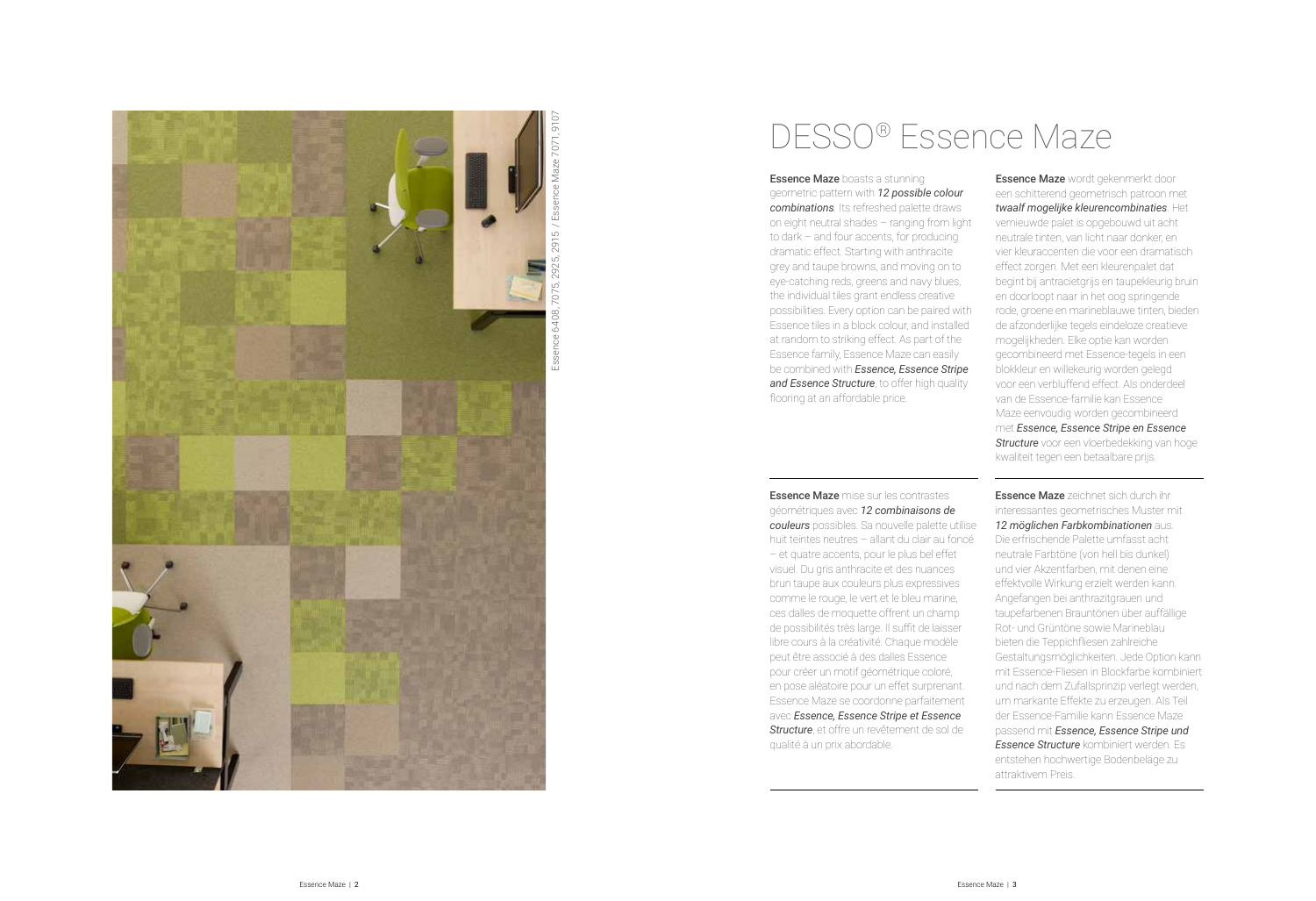# Ease the Essence of life Ease the Essence of life

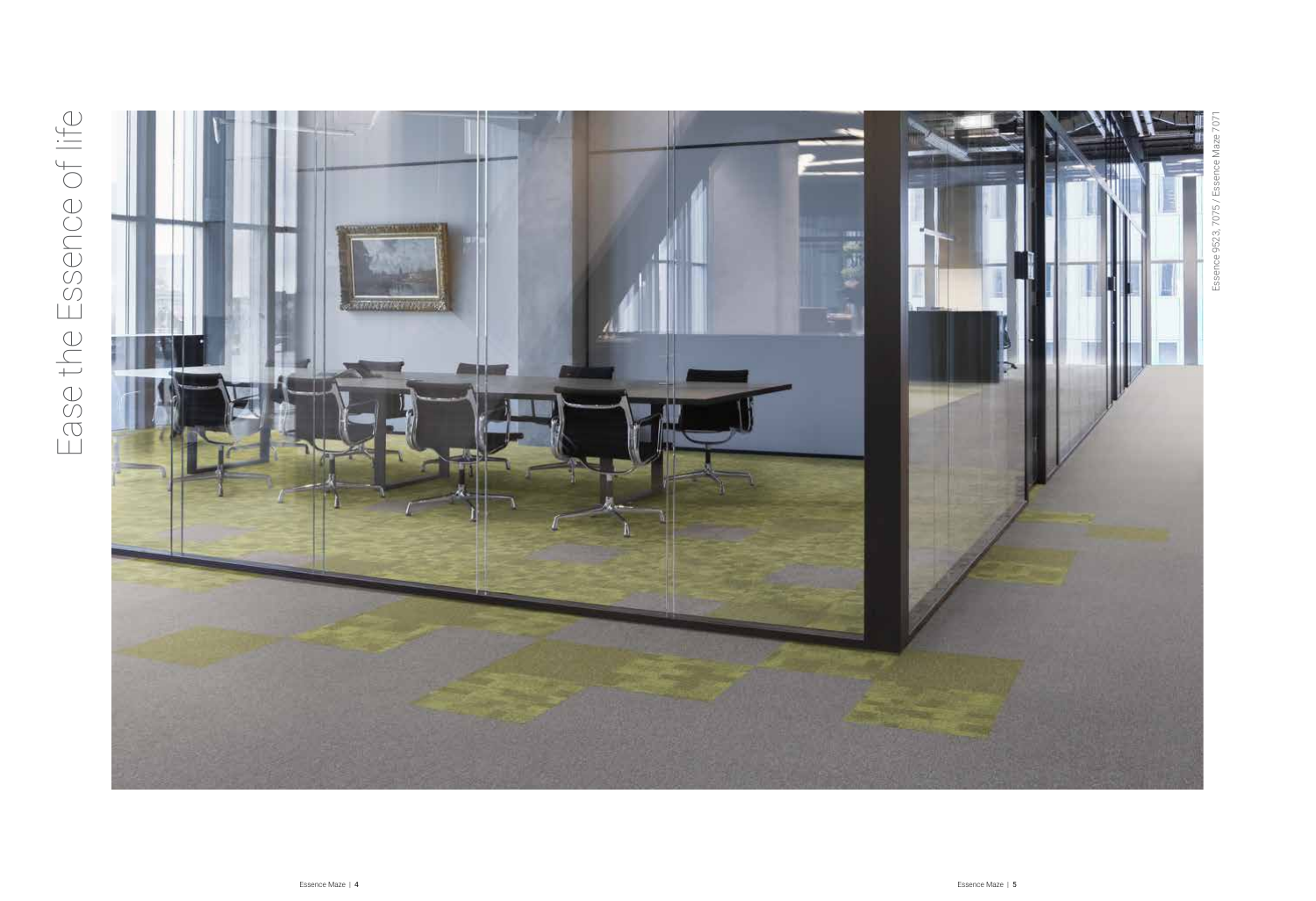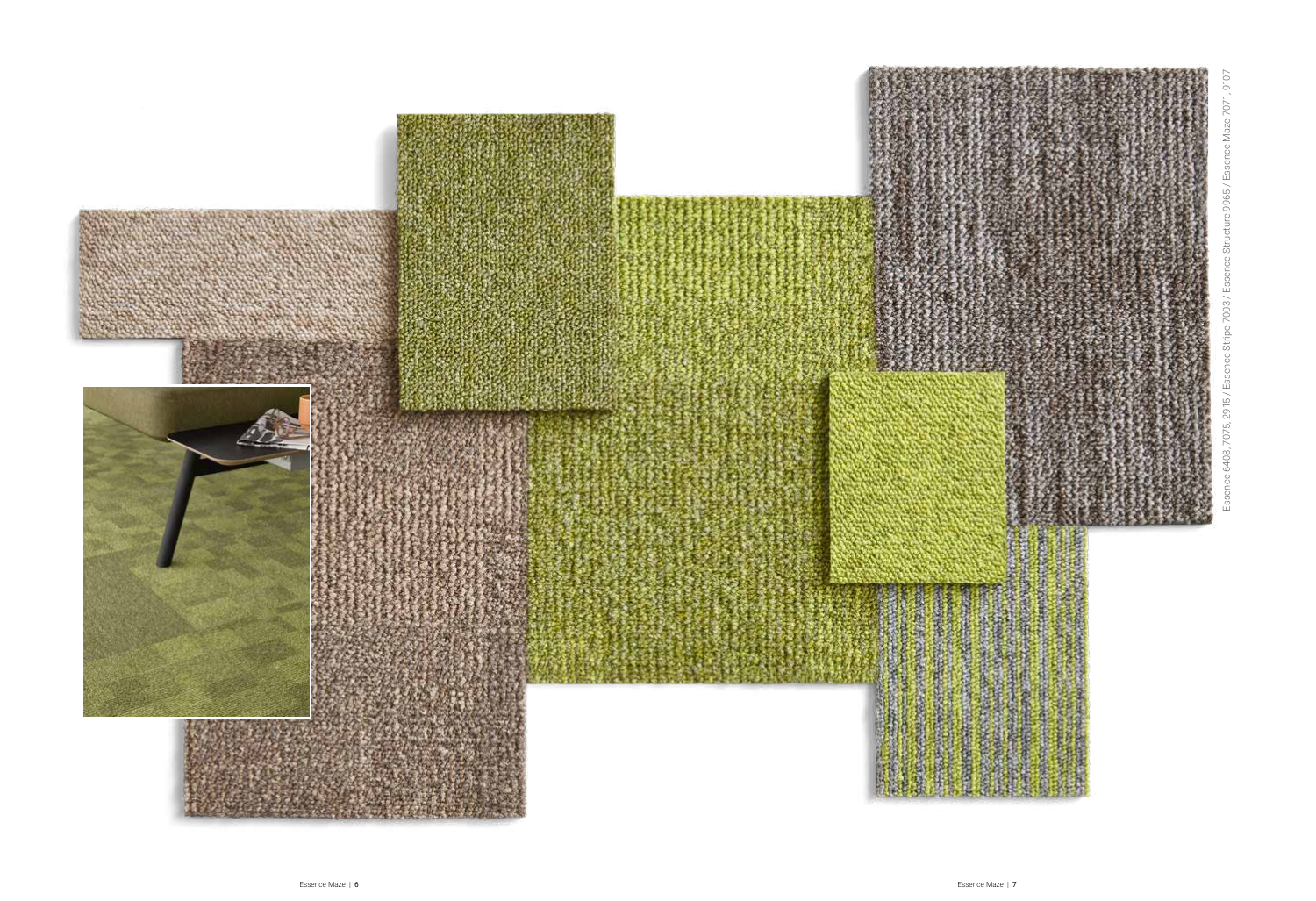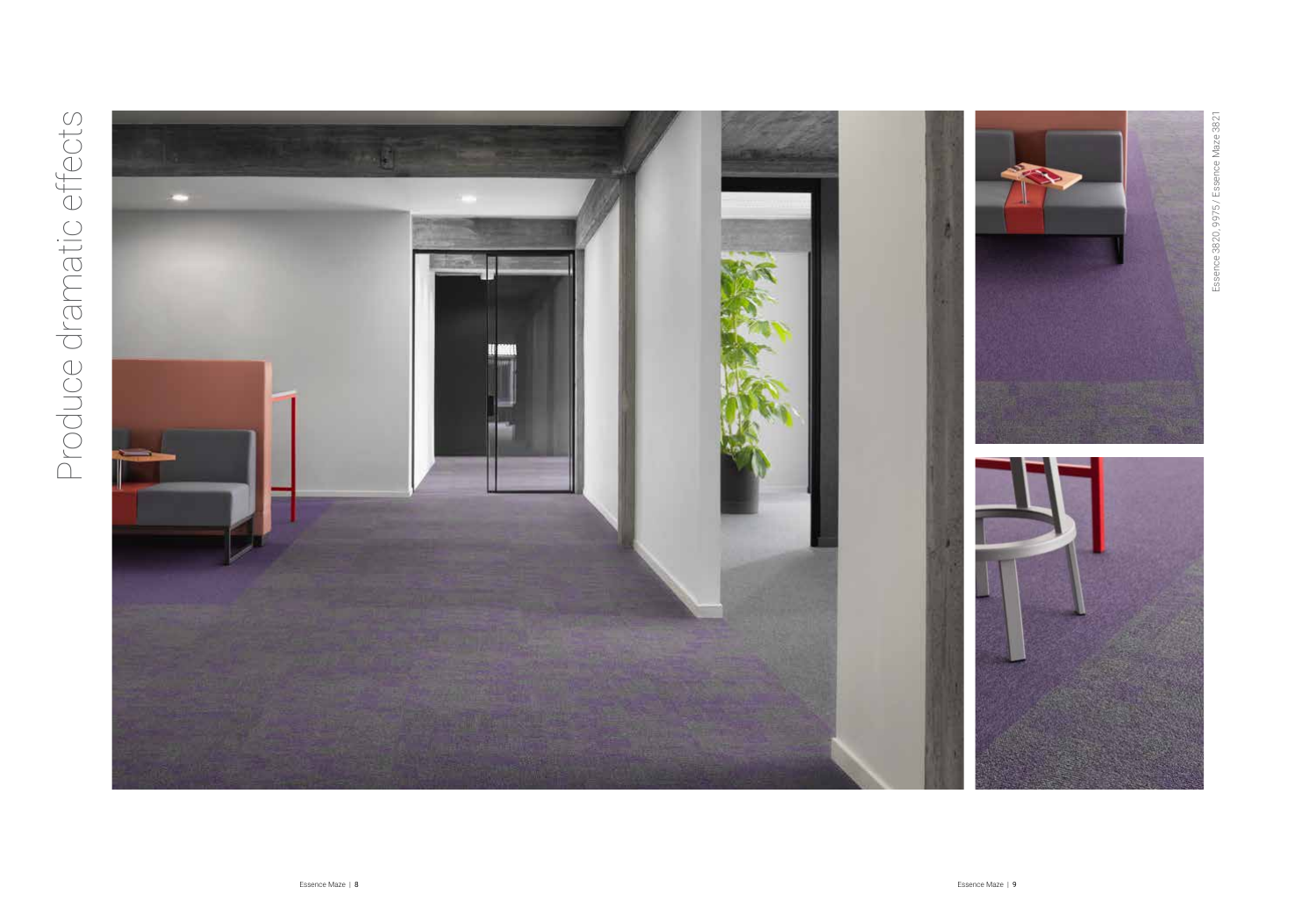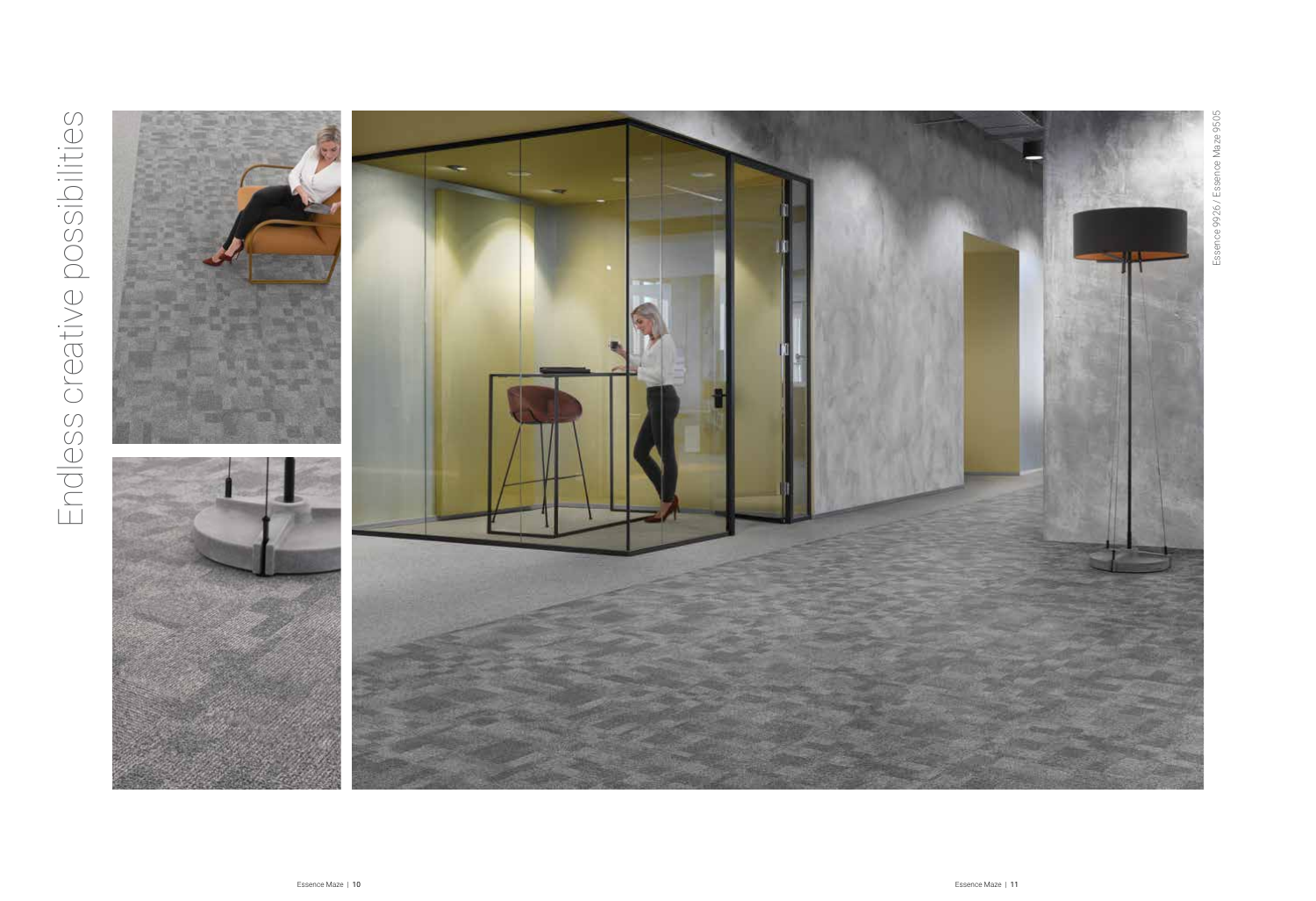## Colour range & technical sheet





## Essence Maze

Preliminary specification according to EN 1307, Description du produit selon EN 1307, Voorlopige specificatie volgens EN 1307, Produktbeschreibung nach EN 1307

| Type of manufacture<br>Pile Fibre<br><b>Dimensions</b>                                                                                                                                                                  | ISO 2424<br>ISO 2424<br>EN 994                                                                                                  | Tufted 1/10" Loop pile                                                                                                                                                                                                                | Solution dyed BCF Polyamide 6<br>50cm x50cm / 19,68" x 19,68" (20 tiles                                                                                        | Méthode de fabrication<br>Velours<br>Largeur                                                                                                                                                                                                                                           | ISO 2424<br>ISO 2424<br>EN 994                                                                                      | Touffeté 1/10" Velours bouclé<br>Teint masse BCF Polyamide 6<br>50cm x50cm / 19,68" x 19,68" (20 dallas                                                                                                                                                     |
|-------------------------------------------------------------------------------------------------------------------------------------------------------------------------------------------------------------------------|---------------------------------------------------------------------------------------------------------------------------------|---------------------------------------------------------------------------------------------------------------------------------------------------------------------------------------------------------------------------------------|----------------------------------------------------------------------------------------------------------------------------------------------------------------|----------------------------------------------------------------------------------------------------------------------------------------------------------------------------------------------------------------------------------------------------------------------------------------|---------------------------------------------------------------------------------------------------------------------|-------------------------------------------------------------------------------------------------------------------------------------------------------------------------------------------------------------------------------------------------------------|
| Primary backing<br>Secondary backing<br>Total thickness<br>Effective pile thickness<br>Total mass<br>Total pile mass<br>Effective pile mass<br>Pile density<br>Number of tufts<br>Stroll test<br>Classification for use | ISO 2424<br>ISO 2424<br>ISO 1765<br>ISO 1766<br>ISO 8543<br>ISO 2424<br>ISO 8543<br>ISO 8543<br>ISO 1763<br>ISO 6356<br>EN 1307 | per box)<br>Polyester fleece<br>DESSO ProBase Polyver®<br>$6.5$ mm<br>$3.0$ mm<br>4050 $a/m^2$<br>580 $a/m^2$<br>360 g/m <sup>2</sup><br>$0.120 \text{ g/cm}^3$<br>1580/dm <sup>2</sup><br>$\leq 2.0$ kV<br>33 Commercial - heavy use | $0.3$ inch<br>$0.12$ inch<br>119.5 oz/yd <sup>2</sup><br>17.1 $oz/vd^2$<br>$10.6$ oz/yd <sup>2</sup><br>$0.0043$ lb/in <sup>3</sup><br>132104 /vd <sup>2</sup> | Premier dossier<br>Envers sous-couche<br>Epaisseur totale<br>Epaisseur du velours<br>Masse surfacique totale<br>Masse surfacique de velours totale ISO 2424<br>Masse surfacique de velours utile<br>Densité du velours<br>Nombre de touffes<br>Essai du marcheur<br>Classement d'usage | ISO 2424<br>ISO 2424<br>ISO 1765<br>ISO 1766<br>ISO 8543<br>ISO 8543<br>ISO 8543<br>ISO 1763<br>ISO 6356<br>EN 1307 | par carton)<br>Polyester nappe<br>DESSO ProBase Polyver®<br>$6.5 \text{ mm}$<br>3.0 <sub>mm</sub><br>4050 $a/m^2$<br>580 $q/m^2$<br>360 g/m <sup>2</sup><br>$0.120 \text{ g/cm}^3$<br>1580 /dm <sup>2</sup><br>$\leq 2.0$ kV<br>33 Usage commercial intense |
| Dimensional stability<br>Flammability                                                                                                                                                                                   | EN 986<br>EN 13501-1                                                                                                            | $\leq 0.2 \%$<br>B <sub>c</sub> - s1(loose laid tested)                                                                                                                                                                               |                                                                                                                                                                | Stabilité dimensionelle<br>Indice de Réflectance de la                                                                                                                                                                                                                                 | EN 986<br>EN 13501-1                                                                                                | $\leq 0.2 \%$<br>B <sub>c</sub> - s1(testé en pose libre)                                                                                                                                                                                                   |
|                                                                                                                                                                                                                         |                                                                                                                                 |                                                                                                                                                                                                                                       |                                                                                                                                                                |                                                                                                                                                                                                                                                                                        |                                                                                                                     |                                                                                                                                                                                                                                                             |

**Preliminary specification**<br>Tarkett carpet products are to be installed in full accordance with the DESSO installation instructions and<br>recognised trade standards. An effective, regular cleaning and maintenance programme i ves the right to amend this specification without giving prior notice. For the latest versions of the technical specifications, check our internet site: www.tarkett.com

Art der Herstellung

Spécification de base<br>Moduettes Tarkett doivent être installés dans le respect des instructions de pose DESSO et en connaisan-<br>ce des conditions générales de vente. Un nettoyage efficace et régulier ainsi qu'un protocole d www.tarkett.com

| Fabricagemethode          | ISO 2424      | Getuft 1/10" Lussenpool                              |
|---------------------------|---------------|------------------------------------------------------|
| Poolmateriaal             | ISO 2424      | Solution dyed BCF Polyamide 6                        |
| <b>Breedte</b>            | <b>EN 994</b> | 50cm x50cm / 19,68" x 19,68" (20 tegels<br>per doos) |
| Drager                    | ISO 2424      | Polyester vlies                                      |
| Rua                       | ISO 2424      | DESSO ProBase Polyver®                               |
| Totale dikte              | ISO 1765      | $6.5 \text{ mm}$                                     |
| Effectieve pooldikte      | ISO 1766      | $3.0 \text{ mm}$                                     |
| Totale massa              | ISO 8543      | 4050 $q/m^2$                                         |
| Poolinzetmassa            | ISO 2424      | 580 $a/m^2$                                          |
| Effectieve poolmassa      | ISO 8543      | 360 g/m <sup>2</sup>                                 |
| Pooldichtheid             | ISO 8543      | $0.120$ g/cm <sup>3</sup>                            |
| Noppental                 | ISO 1763      | $1580$ /dm <sup>2</sup>                              |
| Elektrostatische oplading | ISO 6356      | $< 2.0$ kV                                           |
| Gebruiksclassificatie     | EN 1307       | 33 Projectgebruik - zwaar gebruik                    |
| Dimensionele stabiliteit  | EN 986        | $0.2\%$                                              |
| Brandgedrag               | EN 13501-1    | $Bn$ - s1(onverlijmd getest)                         |
|                           |               |                                                      |

Faserzusammensetzung Abmessungen Trägermaterial Rückenausrüstung Gesamtdicke Polschichtdicke Gesamtgewicht Poleinsatzgewicht Polschichtgewicht Pol-Rohdichte Noppenzahl Begehtest Beanspruchungsbereich Maßbeständigkeit **Brandverhalten** ISO 2424 Getuftet 1/10" Schlingenpo ISO 2424 EN 994 Solution Dyed BCF Polyamide 6 50cm x50cm / 19,68" x 19,68"(Karton ISO 2424 ISO 2424 ISO 1765 ISO 1766 ISO 8543 ISO 2424 ISO 8543 360 g/m<sup>2</sup><br>ISO 8543 0.120 g/cm<sup>3</sup> ISO 1763 ISO 6356 EN 1307 ≤ 2.0 kV 33 Objektbereich gewerblich - Stark EN 986  $\leq 0.2$  %<br>EN 13501-1  $B_n$  - s1(unverklebt geprüft) 20 Stück) Polyester Vlies DESSO ProBase Polyver® 6.5 mm 3.0 mm 4050 g/m<sup>2</sup><br>580 g/m<sup>2</sup>  $1580$  /dm<sup>2</sup>

Voorlopige specificatie<br>Tarkett tapițproducten moeten worden geïnstalleerd in overeenstemming met de DESSO leginstructies en<br>erkende standaarden. Een effectief en regelmatig reinigings- en onderhoudsprogramma is van belang

**3333** Dutky and Environmental<br>Management System Cantillation<br>60 1000 de SSO Victor  $+2$ **EXECUTE THE CRADLE TO CRADLE CERTIFIED M** is a certification material material materials in the contract of the contract of the contract of the contract of the contract of the contract of the contract of the contract of t

Vorläufiges Datenblatt<br>Tarkett Teppichböden müssen gemäß der jeweiligen DESSO Verlegeempfehlung und dem Stand der Technik<br>verlegt werden. Die regelmäßige Unterhaltsreinigung ist entscheidend für die Sauberkeit, Werterhaltu beschreibung ist auf unserer Internetseite www.tarkett.com zu finden.